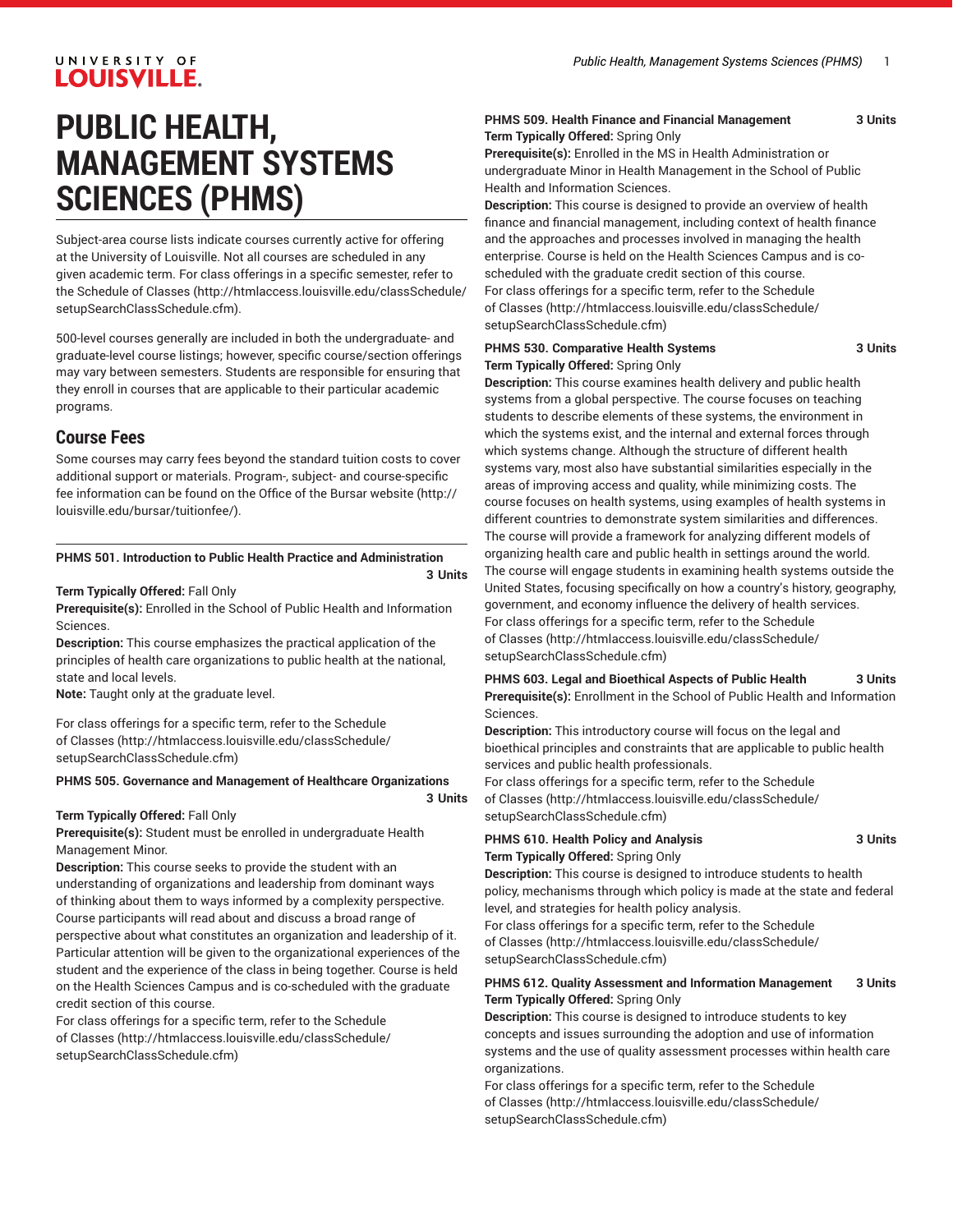# **PHMS 615. Introduction to Health Systems 3 Units**

**Term Typically Offered:** Fall Only

**Description:** This course will provide an introduction to the health sector as it currently operates in the US. A systems-theory based approach, informed by complexity theory, will be used to present health systems as complex adaptive networks. Through a review of the history of the health sector the student will learn how the industry has evolved (adapted) to where it is today, and where it may be going in the future.

For class offerings for a specific term, refer to the [Schedule](http://htmlaccess.louisville.edu/classSchedule/setupSearchClassSchedule.cfm) [of Classes \(http://htmlaccess.louisville.edu/classSchedule/](http://htmlaccess.louisville.edu/classSchedule/setupSearchClassSchedule.cfm) [setupSearchClassSchedule.cfm\)](http://htmlaccess.louisville.edu/classSchedule/setupSearchClassSchedule.cfm)

#### **PHMS 620. Healthcare Strategic Management 2 Units Term Typically Offered:** Spring Only

**Prerequisite(s):** Enrollment in the MPH concentration in Population Health Management or the MS in Health Administration in the School of Public Health and Information Sciences.

**Description:** This course offers an introduction to strategic management within contemporary healthcare organizations and markets. Lectures and assignments will focus on various topics including organizational strategy formulation, implementation, and evaluation.

**Course Attribute(s):** CBL - This course includes Community-Based Learning (CBL). Students will engage in a community experience or project with an external partner in order to enhance understanding and application of academic content.

For class offerings for a specific term, refer to the [Schedule](http://htmlaccess.louisville.edu/classSchedule/setupSearchClassSchedule.cfm) [of Classes \(http://htmlaccess.louisville.edu/classSchedule/](http://htmlaccess.louisville.edu/classSchedule/setupSearchClassSchedule.cfm) [setupSearchClassSchedule.cfm\)](http://htmlaccess.louisville.edu/classSchedule/setupSearchClassSchedule.cfm)

#### **PHMS 625. Population Health Management 3 Units**

**Description:** This course will provide an introduction to managing the health of populations. Population health can be defined by geography and demographics. Examples of defined populations include: the population within the catchment area of a hospital, the members of a health maintenance organization, the persons served by an accountable care organization, and the population employed in a workplace. Improving the health of populations has always been a high priority for public health professionals but has been less of a priority for managers of health care organizations, with their focus on the acute-care needs of individual patients.

For class offerings for a specific term, refer to the [Schedule](http://htmlaccess.louisville.edu/classSchedule/setupSearchClassSchedule.cfm) [of Classes \(http://htmlaccess.louisville.edu/classSchedule/](http://htmlaccess.louisville.edu/classSchedule/setupSearchClassSchedule.cfm) [setupSearchClassSchedule.cfm\)](http://htmlaccess.louisville.edu/classSchedule/setupSearchClassSchedule.cfm)

#### **PHMS 630. Human Resource Management in the Public Health Sector**

**3 Units**

**Prerequisite(s):** Enrollment in the School of Public Health and Information Sciences.

**Description:** The purpose of this course is to provide the mater's degree/ PhD student in public health and health care fields an overview of Human Resources Management. This will include looking at the framework of human resources management in various settings; planning and developing a competent workforce in various settings; and practice in techniques for training, mentoring and evaluating employees as well as a range of disciplinary actions.

For class offerings for a specific term, refer to the [Schedule](http://htmlaccess.louisville.edu/classSchedule/setupSearchClassSchedule.cfm) [of Classes \(http://htmlaccess.louisville.edu/classSchedule/](http://htmlaccess.louisville.edu/classSchedule/setupSearchClassSchedule.cfm) [setupSearchClassSchedule.cfm\)](http://htmlaccess.louisville.edu/classSchedule/setupSearchClassSchedule.cfm)

#### PHMS 635. Health Law and Ethics 3 Units

**Prerequisite(s):** Enrollment in the Master of Science in Health Administration or MPH concentration in Health Policy program. **Description:** This course provides an overview of major contemporary legal and ethical issues related to administrative decision making in health care and population health.

For class offerings for a specific term, refer to the [Schedule](http://htmlaccess.louisville.edu/classSchedule/setupSearchClassSchedule.cfm) [of Classes](http://htmlaccess.louisville.edu/classSchedule/setupSearchClassSchedule.cfm) ([http://htmlaccess.louisville.edu/classSchedule/](http://htmlaccess.louisville.edu/classSchedule/setupSearchClassSchedule.cfm) [setupSearchClassSchedule.cfm\)](http://htmlaccess.louisville.edu/classSchedule/setupSearchClassSchedule.cfm)

#### **PHMS 636. Leadership in Health Information Management 3 Units Term Typically Offered:** Spring Only

**Prerequisite(s):** Enrolled in MS in Health Data Analytics program. **Description:** The course introduces core concepts and key issues related to healthcare provision, management and leadership, and provides a foundation of health information management for effective leadership roles in health data analytics. Students will learn how to plan, develop, and implement the governance requirements and selection process of health data analytics projects then apply these competencies into realworld problems.

For class offerings for a specific term, refer to the [Schedule](http://htmlaccess.louisville.edu/classSchedule/setupSearchClassSchedule.cfm) [of Classes](http://htmlaccess.louisville.edu/classSchedule/setupSearchClassSchedule.cfm) ([http://htmlaccess.louisville.edu/classSchedule/](http://htmlaccess.louisville.edu/classSchedule/setupSearchClassSchedule.cfm) [setupSearchClassSchedule.cfm\)](http://htmlaccess.louisville.edu/classSchedule/setupSearchClassSchedule.cfm)

#### **PHMS 637. MSHDA Capstone Course 3 Units Term Typically Offered:** Spring Only

**Prerequisite(s):** Enrollment in the Master of Science in Health Data Analytics program.

**Description:** This course is an intergrative learning experience drawing on all companies presented in the MSHDA program. It requires the students to work independently as a member of a team to complete a comprehensive and relevant health data analytics for a healthcare-related organization and to successfully pass a competency examination. For class offerings for a specific term, refer to the [Schedule](http://htmlaccess.louisville.edu/classSchedule/setupSearchClassSchedule.cfm) [of Classes](http://htmlaccess.louisville.edu/classSchedule/setupSearchClassSchedule.cfm) ([http://htmlaccess.louisville.edu/classSchedule/](http://htmlaccess.louisville.edu/classSchedule/setupSearchClassSchedule.cfm) [setupSearchClassSchedule.cfm\)](http://htmlaccess.louisville.edu/classSchedule/setupSearchClassSchedule.cfm)

#### **PHMS 638. Data Security & Electronic Health Records 3 Units Term Typically Offered:** Fall Only

**Prerequisite(s):** Enrolled in MS in Health Data Analytics program. **Description:** The course will focus on the framework, the real-world use, and the critical data security issues in deployment of Electronic Health Records, (EHRs) to improve the quality of health care delivery. Students will learn functionality of EHRs through hands-on labs, technical infrastructures require for EHRs (e.g., architecture, network, security design), understand how EHRs change health care delivery workflows, best practice for deploying EHRs (e.g., project management, typical budgets, system selection, HIPAA governmental requirements, funding), and data security-related issues critical to EHRs implementation. For class offerings for a specific term, refer to the [Schedule](http://htmlaccess.louisville.edu/classSchedule/setupSearchClassSchedule.cfm) [of Classes](http://htmlaccess.louisville.edu/classSchedule/setupSearchClassSchedule.cfm) ([http://htmlaccess.louisville.edu/classSchedule/](http://htmlaccess.louisville.edu/classSchedule/setupSearchClassSchedule.cfm) [setupSearchClassSchedule.cfm\)](http://htmlaccess.louisville.edu/classSchedule/setupSearchClassSchedule.cfm)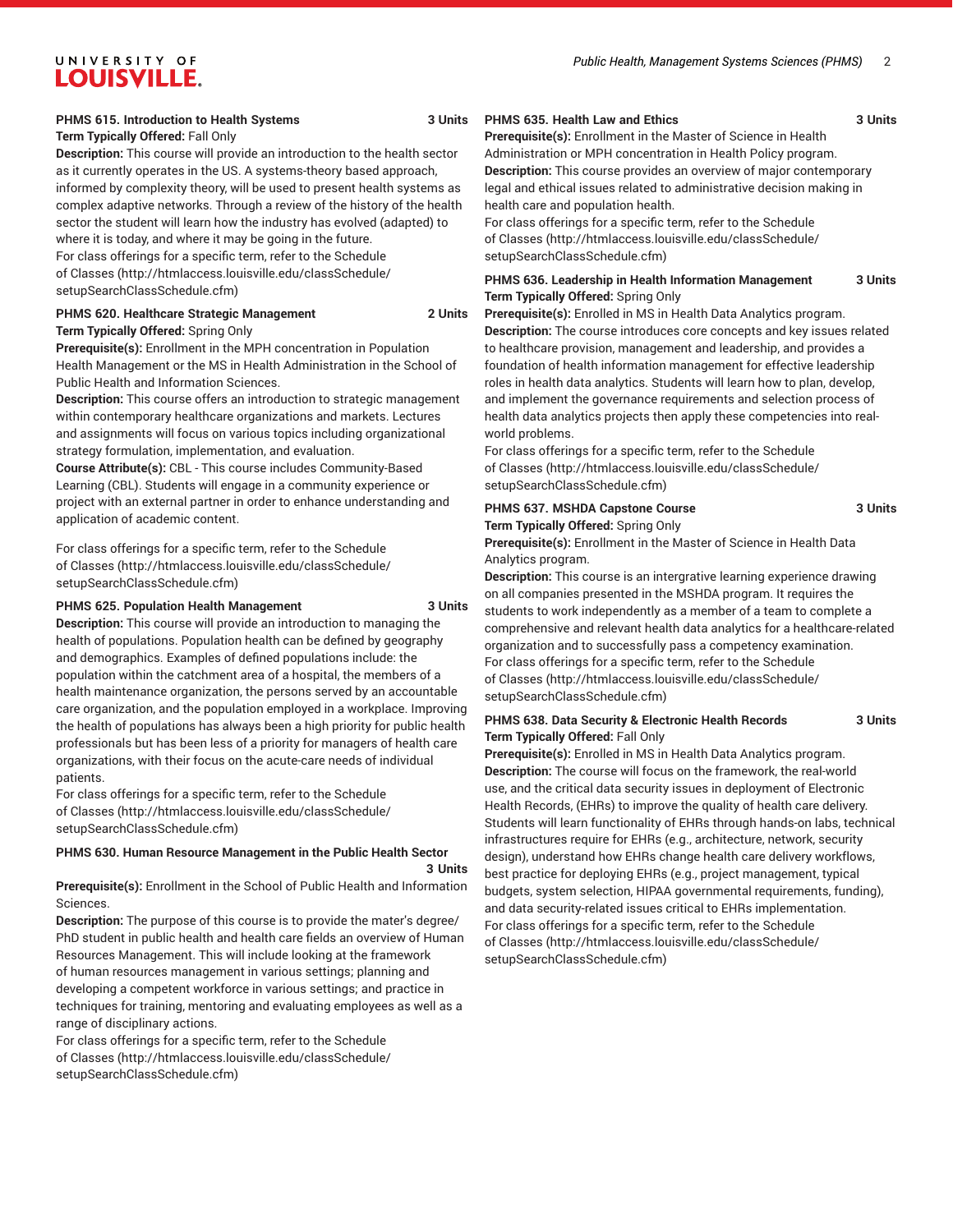#### **PHMS 639. Health Data Analytics Practicum 1-3 Units**

**Term Typically Offered:** Fall, Spring, Summer **Prerequisite(s):** Enrolled in MS in Health Data Analytics program. **Description:** The practicum experience is designed to bridge the gap between academia and health data analytics practice by providing field experience at a health data analytics-related worksite. Each MSHDA student identifies a practice site, develops a learning agreement in consultation with the practice site mentor and faculty mentor, works at the site to address the components of the learning agreement and to gain experience within the organization, prepares a written characterization of the practice site, and prepares written and oral reports describing the practicum experience.

**Course Attribute(s):** CBL - This course includes Community-Based Learning (CBL). Students will engage in a community experience or project with an external partner in order to enhance understanding and application of academic content.

For class offerings for a specific term, refer to the [Schedule](http://htmlaccess.louisville.edu/classSchedule/setupSearchClassSchedule.cfm) [of Classes \(http://htmlaccess.louisville.edu/classSchedule/](http://htmlaccess.louisville.edu/classSchedule/setupSearchClassSchedule.cfm) [setupSearchClassSchedule.cfm\)](http://htmlaccess.louisville.edu/classSchedule/setupSearchClassSchedule.cfm)

#### **PHMS 641. Data Mining I 3 Units**

**Prerequisite(s):** Enrollment in any of the following programs: MS in Health Data Analytics, MS in Biostatistics concentrations in Biostatistics or Bioinformatics, or PhD in PHS specialization in Health Management & Policy.

**Description:** The course is first in a two semester sequence graduate level introduction to data mining/big data analytics. It focuses on practical implementation and interpretation of the most commonly used techniques in analysis of very large datasets.

For class offerings for a specific term, refer to the [Schedule](http://htmlaccess.louisville.edu/classSchedule/setupSearchClassSchedule.cfm) [of Classes \(http://htmlaccess.louisville.edu/classSchedule/](http://htmlaccess.louisville.edu/classSchedule/setupSearchClassSchedule.cfm) [setupSearchClassSchedule.cfm\)](http://htmlaccess.louisville.edu/classSchedule/setupSearchClassSchedule.cfm)

# **PHMS 642. Data Mining II 3 Units**

#### **Prerequisite(s):** PHMS 641.

**Description:** This is the second of a two semester graduate level course on data mining/big data analytics. It focuses on practical implementation and interpretation of the most commonly used techniques in analysis of very large datasets.

For class offerings for a specific term, refer to the [Schedule](http://htmlaccess.louisville.edu/classSchedule/setupSearchClassSchedule.cfm) [of Classes \(http://htmlaccess.louisville.edu/classSchedule/](http://htmlaccess.louisville.edu/classSchedule/setupSearchClassSchedule.cfm) [setupSearchClassSchedule.cfm\)](http://htmlaccess.louisville.edu/classSchedule/setupSearchClassSchedule.cfm)

#### **PHMS 643. Data Management in Health Service Research 3 Units Term Typically Offered:** Fall, Spring, Summer

**Prerequisite(s):** Enrollment in the MS in Health Data Analytics or PhD in PHS specialization in Health Management & Policy program. **Description:** Course allows students to pursue study with faculty guidance on data management in health service research. For class offerings for a specific term, refer to the [Schedule](http://htmlaccess.louisville.edu/classSchedule/setupSearchClassSchedule.cfm) [of Classes \(http://htmlaccess.louisville.edu/classSchedule/](http://htmlaccess.louisville.edu/classSchedule/setupSearchClassSchedule.cfm) [setupSearchClassSchedule.cfm\)](http://htmlaccess.louisville.edu/classSchedule/setupSearchClassSchedule.cfm)

#### **PHMS 644. Biomedical Foundations for Health Analytics 3 Units Term Typically Offered:** Fall Only

**Prerequisite(s):** Enrolled in MS in Health Data Analytics program. **Description:** This course will offer an integrative molecular and biological perspective on public health problems and health data analytics. Students will explore population biology and ecological principles underlying public health and reviews molecular biology in relation to public health biology. Lectures focus on specific diseases of viral, bacterial, and environmental origin. Instructors will use specific examples of each type to develop the general principles that govern interactions among susceptible organisms and etiologic agents and devotes special attention to factors that act in reproduction and development. The course will focus on common elements including origin and dissemination of drug resistance, organization and transmission of virulence determinants, modulation of immune responses, disruption of signal transduction pathways, and perturbation of gene expression. Also considers the role of the genetic constitution of the host.

For class offerings for a specific term, refer to the [Schedule](http://htmlaccess.louisville.edu/classSchedule/setupSearchClassSchedule.cfm) [of Classes](http://htmlaccess.louisville.edu/classSchedule/setupSearchClassSchedule.cfm) ([http://htmlaccess.louisville.edu/classSchedule/](http://htmlaccess.louisville.edu/classSchedule/setupSearchClassSchedule.cfm) [setupSearchClassSchedule.cfm\)](http://htmlaccess.louisville.edu/classSchedule/setupSearchClassSchedule.cfm)

#### **PHMS 645. Health Services Research Methods I 3 Units Term Typically Offered:** Fall, Spring

**Description:** The course is designed to introduce students to quantitative techniques and considerations appropriate for observational studies in Health Services Research.

For class offerings for a specific term, refer to the [Schedule](http://htmlaccess.louisville.edu/classSchedule/setupSearchClassSchedule.cfm) [of Classes](http://htmlaccess.louisville.edu/classSchedule/setupSearchClassSchedule.cfm) ([http://htmlaccess.louisville.edu/classSchedule/](http://htmlaccess.louisville.edu/classSchedule/setupSearchClassSchedule.cfm) [setupSearchClassSchedule.cfm\)](http://htmlaccess.louisville.edu/classSchedule/setupSearchClassSchedule.cfm)

#### **PHMS 646. Health Services Research Methods ll 3 Units Term Typically Offered:** Fall Only

**Prerequisite(s):** PHMS 645 and PHST 501.

**Description:** This course is designed to prepare students to answer and critically examine questions regarding casual inference in Health Services and Health Policy Research as well as other research settings using observational data.

For class offerings for a specific term, refer to the [Schedule](http://htmlaccess.louisville.edu/classSchedule/setupSearchClassSchedule.cfm) [of Classes](http://htmlaccess.louisville.edu/classSchedule/setupSearchClassSchedule.cfm) ([http://htmlaccess.louisville.edu/classSchedule/](http://htmlaccess.louisville.edu/classSchedule/setupSearchClassSchedule.cfm) [setupSearchClassSchedule.cfm\)](http://htmlaccess.louisville.edu/classSchedule/setupSearchClassSchedule.cfm)

**PHMS 650. Advanced Topics in Health Management and Systems Science 3 Units**

**Term Typically Offered:** Fall, Spring, Summer

**Prerequisite(s):** Enrollment in the PhD in Public Health Sciences specialization in Health Management & Policy.

**Description:** This course will usually focus on one topic in advanced health management and systems sciences, not usually covered in a regularly offered course (or if offered in a regularly offered course, not covered in-depth).

For class offerings for a specific term, refer to the [Schedule](http://htmlaccess.louisville.edu/classSchedule/setupSearchClassSchedule.cfm) [of Classes](http://htmlaccess.louisville.edu/classSchedule/setupSearchClassSchedule.cfm) ([http://htmlaccess.louisville.edu/classSchedule/](http://htmlaccess.louisville.edu/classSchedule/setupSearchClassSchedule.cfm) [setupSearchClassSchedule.cfm\)](http://htmlaccess.louisville.edu/classSchedule/setupSearchClassSchedule.cfm)

#### **PHMS 655. Systems Thinking and Dynamic Modeling in Public Health**

**3 Units**

**Description:** The course will give students basic skills for applying the tools of system dynamics for a broad range of public health problems that involve biological, environmental, social and behavioral factors. For class offerings for a specific term, refer to the [Schedule](http://htmlaccess.louisville.edu/classSchedule/setupSearchClassSchedule.cfm) [of Classes](http://htmlaccess.louisville.edu/classSchedule/setupSearchClassSchedule.cfm) ([http://htmlaccess.louisville.edu/classSchedule/](http://htmlaccess.louisville.edu/classSchedule/setupSearchClassSchedule.cfm) [setupSearchClassSchedule.cfm\)](http://htmlaccess.louisville.edu/classSchedule/setupSearchClassSchedule.cfm)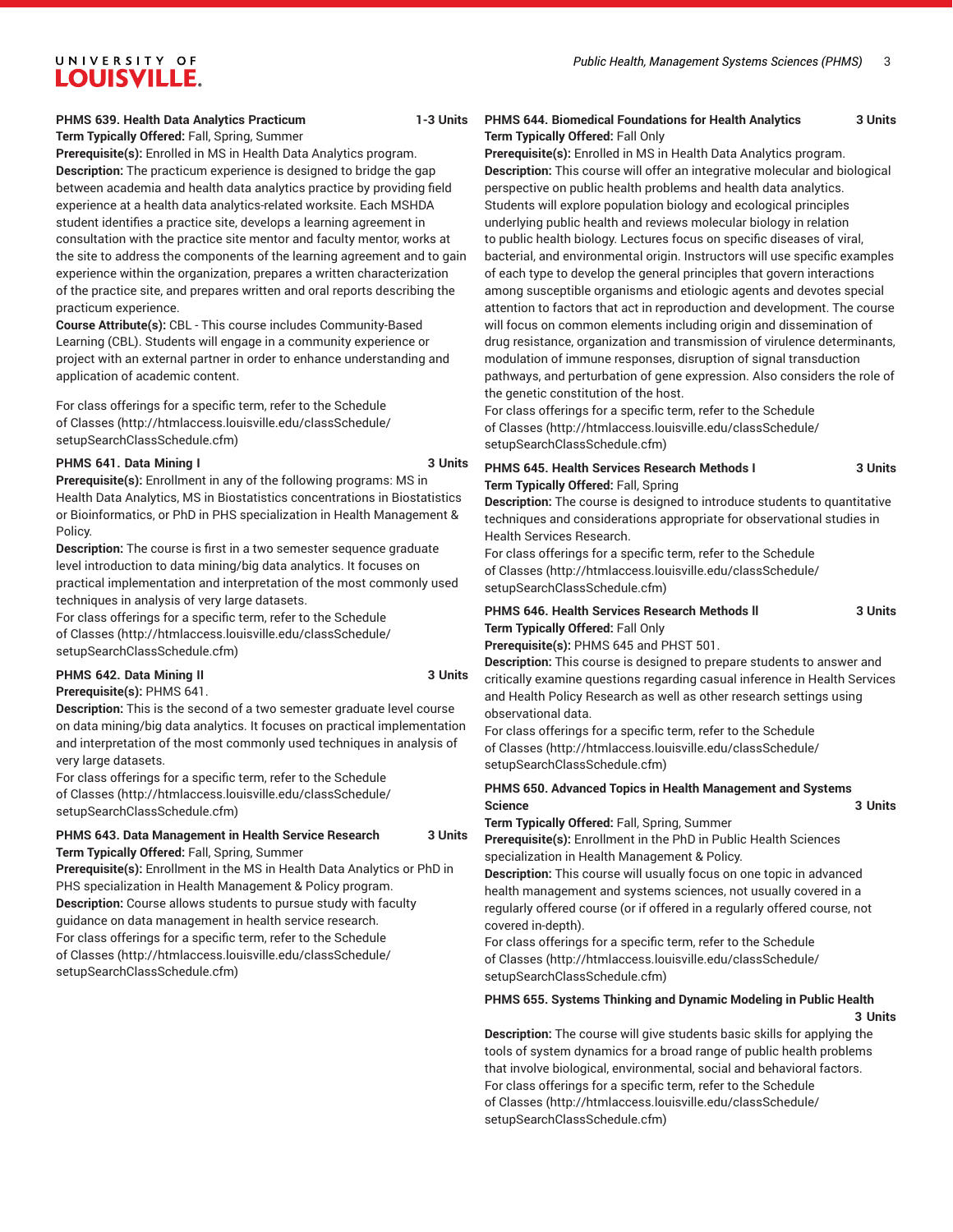#### **PHMS 662. Health Economics 3 Units**

**Description:** The course uses principles of microeconomic analysis to study health care systems: demand for medical services; role of health insurance; productivity/cost measurement; labor markets and competition.

For class offerings for a specific term, refer to the [Schedule](http://htmlaccess.louisville.edu/classSchedule/setupSearchClassSchedule.cfm) [of Classes \(http://htmlaccess.louisville.edu/classSchedule/](http://htmlaccess.louisville.edu/classSchedule/setupSearchClassSchedule.cfm) [setupSearchClassSchedule.cfm\)](http://htmlaccess.louisville.edu/classSchedule/setupSearchClassSchedule.cfm)

#### **PHMS 670. Statistical Data Management 3 Units Term Typically Offered:** Fall, Spring

**Prerequisite(s):** Enrolled in the MS in Health Data Analytics or PhD in Public Health Sciences specialization in Health Management & Policy degree programs, or with instructor permission.

**Description:** The course is designed as an introduction to data management and analysis in SAS (Statistical Analysis System) and Stat (Stat Statistical Software). Data management and graphics will be practiced, and linear regression basics where data summary, regression in levels and logs, correlation analysis, hypothesis testing, specification analysis, prediction, using sampling weights, and model diagnostics will be discussed. This course covers all components of econometric modeling, namely, model selection, estimation, diagnostic checks, and model re-specification. Health data will be used in both midterm and final projects of the course.

For class offerings for a specific term, refer to the [Schedule](http://htmlaccess.louisville.edu/classSchedule/setupSearchClassSchedule.cfm) [of Classes \(http://htmlaccess.louisville.edu/classSchedule/](http://htmlaccess.louisville.edu/classSchedule/setupSearchClassSchedule.cfm) [setupSearchClassSchedule.cfm\)](http://htmlaccess.louisville.edu/classSchedule/setupSearchClassSchedule.cfm)

#### **PHMS 671. Statistical Analysis for Population Health 3 Units Term Typically Offered:** Fall, Spring

**Description:** Pre-Requisite: PHMS 670 or Instructor permission. This course is designed as an introduction to statistical analysis for population health in IBM SPSS Statistics 26.0 software package. The course covers basic components of statistical analysis for population health including linear regression, logistic regression, Cox regression, propensity score analysis, cluster analysis, discriminant analysis, multivariate analysis of covariance, repeated measures, and regression trees. Health data will mainly be used in examples and the final project of the course.

For class offerings for a specific term, refer to the [Schedule](http://htmlaccess.louisville.edu/classSchedule/setupSearchClassSchedule.cfm) [of Classes \(http://htmlaccess.louisville.edu/classSchedule/](http://htmlaccess.louisville.edu/classSchedule/setupSearchClassSchedule.cfm) [setupSearchClassSchedule.cfm\)](http://htmlaccess.louisville.edu/classSchedule/setupSearchClassSchedule.cfm)

#### PHMS 680. Health Management Leadership Seminar 1 Unit

**Prerequisite(s):** Enrollment in the School of Public Health and Information Sciences.

**Description:** The course bridges MPH concentration in Population Health Management coursework and the world of practice with a focus on developing career planning and professional skills.

For class offerings for a specific term, refer to the [Schedule](http://htmlaccess.louisville.edu/classSchedule/setupSearchClassSchedule.cfm) [of Classes \(http://htmlaccess.louisville.edu/classSchedule/](http://htmlaccess.louisville.edu/classSchedule/setupSearchClassSchedule.cfm) [setupSearchClassSchedule.cfm\)](http://htmlaccess.louisville.edu/classSchedule/setupSearchClassSchedule.cfm)

#### **PHMS 681. Population Health Quantitative Methods 3 Units Term Typically Offered:** Fall Only

**Prerequisite(s):** Enrolled in the MS in Health Administration program in the School of Public Health and Information Sciences.

**Description:** The goal of the course is to build quantitative analysis foundations for students in health management emphasizing decisionmaking using health data. The course provides an overview of basic quantitative analysis techniques, and discusses a variety of quantitative analysis tools.

For class offerings for a specific term, refer to the [Schedule](http://htmlaccess.louisville.edu/classSchedule/setupSearchClassSchedule.cfm) [of Classes](http://htmlaccess.louisville.edu/classSchedule/setupSearchClassSchedule.cfm) ([http://htmlaccess.louisville.edu/classSchedule/](http://htmlaccess.louisville.edu/classSchedule/setupSearchClassSchedule.cfm) [setupSearchClassSchedule.cfm\)](http://htmlaccess.louisville.edu/classSchedule/setupSearchClassSchedule.cfm)

#### **PHMS 682. Population Health Information Management 3 Units Term Typically Offered:** Fall Only

**Description:** This course is designed to introduce students to key concepts and issues surrounding the adoption and use of information systems for population health management.

For class offerings for a specific term, refer to the [Schedule](http://htmlaccess.louisville.edu/classSchedule/setupSearchClassSchedule.cfm) [of Classes](http://htmlaccess.louisville.edu/classSchedule/setupSearchClassSchedule.cfm) ([http://htmlaccess.louisville.edu/classSchedule/](http://htmlaccess.louisville.edu/classSchedule/setupSearchClassSchedule.cfm) [setupSearchClassSchedule.cfm\)](http://htmlaccess.louisville.edu/classSchedule/setupSearchClassSchedule.cfm)

#### **PHMS 683. Healthcare Quality Management 3 Units Term Typically Offered:** Fall, Summer

**Description:** This course is designed to introduce students to key concepts and issues surrounding the adoption and use of information systems and the use of quality assessment processes within health care organizations.

For class offerings for a specific term, refer to the [Schedule](http://htmlaccess.louisville.edu/classSchedule/setupSearchClassSchedule.cfm) [of Classes](http://htmlaccess.louisville.edu/classSchedule/setupSearchClassSchedule.cfm) ([http://htmlaccess.louisville.edu/classSchedule/](http://htmlaccess.louisville.edu/classSchedule/setupSearchClassSchedule.cfm) [setupSearchClassSchedule.cfm\)](http://htmlaccess.louisville.edu/classSchedule/setupSearchClassSchedule.cfm)

#### **PHMS 684. Project Management for Population Health 2 Units Term Typically Offered:** Fall Only

**Description:** This course is designed to introduce students to key concepts and methodologies involved in managing projects and the use of specific project management tools and processes within health care organizations.

For class offerings for a specific term, refer to the [Schedule](http://htmlaccess.louisville.edu/classSchedule/setupSearchClassSchedule.cfm) [of Classes](http://htmlaccess.louisville.edu/classSchedule/setupSearchClassSchedule.cfm) ([http://htmlaccess.louisville.edu/classSchedule/](http://htmlaccess.louisville.edu/classSchedule/setupSearchClassSchedule.cfm) [setupSearchClassSchedule.cfm\)](http://htmlaccess.louisville.edu/classSchedule/setupSearchClassSchedule.cfm)

#### **PHMS 685. Health Operations & Management Science 3 Units Term Typically Offered:** Spring Only

**Description:** This course introduces and reviews the field of operations management as applied to healthcare organizations. It demonstrates the important relationship between operations research and the management science of complex healthcare delivery organizations.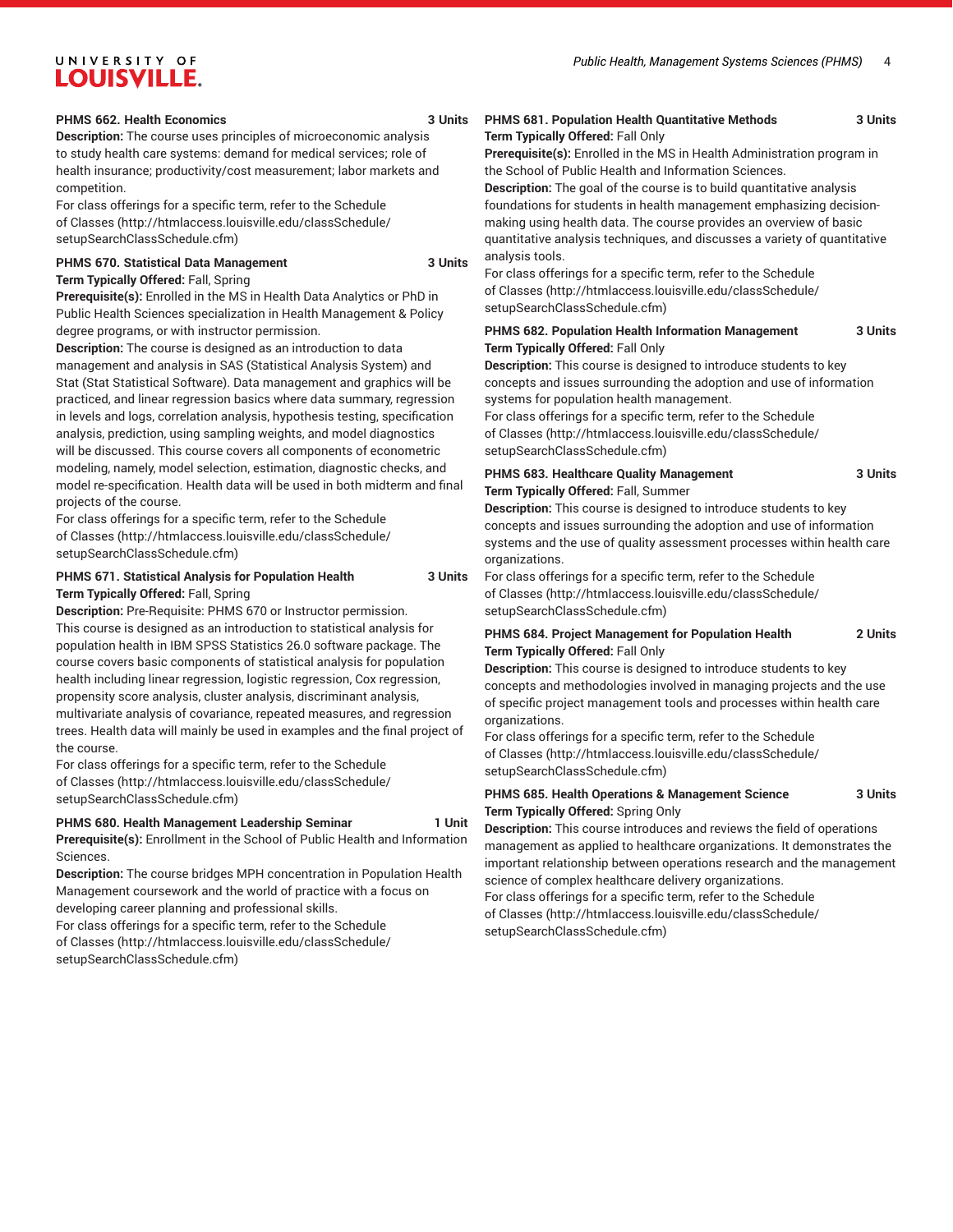#### **PHMS 686. MSHA Practicum Experience I** 1 Unit

**Grading Basis:** Pass/Fail **Term Typically Offered:** Spring Only **Prerequisite(s):** Enrollment in the Masters of Science in Health Administration program.

**Description:** The MSHA practicum documents students' mid-program administrative experience in a healthcare setting. The practice experience occurs in a carefully selected healthcare organization approved by the MSHA Director. Students are encouraged to select a practicum based on their career interests. A faculty advisor supervises the internship-type experience in tandem with a qualified preceptor at the practicum site. Our goal is that the preceptor serves as a mentor for the student. For class offerings for a specific term, refer to the [Schedule](http://htmlaccess.louisville.edu/classSchedule/setupSearchClassSchedule.cfm) [of Classes \(http://htmlaccess.louisville.edu/classSchedule/](http://htmlaccess.louisville.edu/classSchedule/setupSearchClassSchedule.cfm) [setupSearchClassSchedule.cfm\)](http://htmlaccess.louisville.edu/classSchedule/setupSearchClassSchedule.cfm)

#### **PHMS 687. Managerial Accounting for Healthcare Managers 3 Units Term Typically Offered:** Fall Only

**Prerequisite(s):** PHMS 609.

**Description:** This course provides an overview of the principles and processes of managerial accounting and organizational finance within the healthcare marketplace. Lectures, assignments, and case studies will focus on various topics including financial statement analysis, costing, pricing, planning, budgeting, and financial risk analysis.

For class offerings for a specific term, refer to the [Schedule](http://htmlaccess.louisville.edu/classSchedule/setupSearchClassSchedule.cfm) [of Classes \(http://htmlaccess.louisville.edu/classSchedule/](http://htmlaccess.louisville.edu/classSchedule/setupSearchClassSchedule.cfm) [setupSearchClassSchedule.cfm\)](http://htmlaccess.louisville.edu/classSchedule/setupSearchClassSchedule.cfm)

#### **PHMS 688. Healthcare Marketing 2 Units Term Typically Offered:** Fall Only

**Prerequisite(s):** PHMS 620.

**Description:** This course offers an introduction to marketing and marketing strategy within the healthcare system. Lectures and assignments will focus on various topics including strategy formulation, environmental analysis, and market assessment. For class offerings for a specific term, refer to the [Schedule](http://htmlaccess.louisville.edu/classSchedule/setupSearchClassSchedule.cfm) [of Classes \(http://htmlaccess.louisville.edu/classSchedule/](http://htmlaccess.louisville.edu/classSchedule/setupSearchClassSchedule.cfm) [setupSearchClassSchedule.cfm\)](http://htmlaccess.louisville.edu/classSchedule/setupSearchClassSchedule.cfm)

# **PHMS 689. Insurance & Alternative Payment Models 2 Units**

**Term Typically Offered:** Spring, Summer

**Description:** This course is designed to provide students an analysis of the U.S. health insurance and payment system. Specific topics include health plan types and characteristics, population health alternative financing models, premium setting, and reimbursement of health providers.

For class offerings for a specific term, refer to the [Schedule](http://htmlaccess.louisville.edu/classSchedule/setupSearchClassSchedule.cfm) [of Classes \(http://htmlaccess.louisville.edu/classSchedule/](http://htmlaccess.louisville.edu/classSchedule/setupSearchClassSchedule.cfm) [setupSearchClassSchedule.cfm\)](http://htmlaccess.louisville.edu/classSchedule/setupSearchClassSchedule.cfm)

#### PHMS 690. MSHA Capstone Course **3 Units Term Typically Offered:** Spring Only

**Description:** This course is an integrative learning experience drawing on all competencies presented in the MSHA program. It requires the students to work independently as a member of a team to complete a comprehensive and relevant business plan for a healthcare-related organization and to successfully pass an oral examination. For class offerings for a specific term, refer to the [Schedule](http://htmlaccess.louisville.edu/classSchedule/setupSearchClassSchedule.cfm) [of Classes \(http://htmlaccess.louisville.edu/classSchedule/](http://htmlaccess.louisville.edu/classSchedule/setupSearchClassSchedule.cfm) [setupSearchClassSchedule.cfm\)](http://htmlaccess.louisville.edu/classSchedule/setupSearchClassSchedule.cfm)

# **PHMS 691. MSHA Practicum Experience II** 1 Unit

**Grading Basis:** Pass/Fail **Term Typically Offered:** Fall Only

**Prerequisite(s):** Enrollment in the Master of Science in Health Administration program and successful completion of PHMS 686. **Description:** The MSHA practicum documents students' mid-program administrative experience in a healthcare setting. The practice experience occurs in a carefully selected healthcare organization approved by the MSHA Director. Students are encouraged to select a practicum based on their career interests. A faculty advisor supervises the internship-type experience in tandem with a qualified preceptor at the practicum site. Our goal is that the preceptor serves as a mentor for the student. For class offerings for a specific term, refer to the [Schedule](http://htmlaccess.louisville.edu/classSchedule/setupSearchClassSchedule.cfm) [of Classes](http://htmlaccess.louisville.edu/classSchedule/setupSearchClassSchedule.cfm) ([http://htmlaccess.louisville.edu/classSchedule/](http://htmlaccess.louisville.edu/classSchedule/setupSearchClassSchedule.cfm) [setupSearchClassSchedule.cfm\)](http://htmlaccess.louisville.edu/classSchedule/setupSearchClassSchedule.cfm)

#### **PHMS 692. MSHA Practicum III** 1 Unit **Term Typically Offered:** Spring Only

**Prerequisite(s):** Enrollment in the Masters of Science in Health Administration program and successful completion of PHMS 691. **Description:** The MSHA practicum documents students' mid-program administrative experience in a healthcare setting. The practice experience occurs in a carefully selected healthcare organization approved by the MSHA Director. Students are encouraged to select a practicum based on their career interests. A faculty advisor supervises the internship-type experience in tandem with a qualified preceptor at the practicum site. Our goal is that the preceptor serves as a mentor for the student.

For class offerings for a specific term, refer to the [Schedule](http://htmlaccess.louisville.edu/classSchedule/setupSearchClassSchedule.cfm) [of Classes](http://htmlaccess.louisville.edu/classSchedule/setupSearchClassSchedule.cfm) ([http://htmlaccess.louisville.edu/classSchedule/](http://htmlaccess.louisville.edu/classSchedule/setupSearchClassSchedule.cfm) [setupSearchClassSchedule.cfm\)](http://htmlaccess.louisville.edu/classSchedule/setupSearchClassSchedule.cfm)

#### **PHMS 694. Innovation and Entrepreneurship in Healthcare 3 Units Term Typically Offered:** Fall, Spring, Summer

**Prerequisite(s):** Enrollment in the MS in Health Administration program, online track only.

**Description:** This course is designed to enhance and improve student techniques and skills in entrepreneurship as applied to business venture development in healthcare markets. The focus is the student "being" an entrepreneur and acquiring the skills necessary to evaluate, plan, and develop business opportunities. Assignments should be treated as if the future of an organization or community depends on the success of the venture. The course will enable students to define the nature, skills, and spirit of entrepreneurs, evaluate and practice entrepreneurship, and conduct market research to develop an innovative and viable business model. Students will learn to conduct market analysis to identify competitors and industry trends. Class activities will identify and evaluate different sources of financing for startups and financial factors of successful businesses.

For class offerings for a specific term, refer to the [Schedule](http://htmlaccess.louisville.edu/classSchedule/setupSearchClassSchedule.cfm) [of Classes](http://htmlaccess.louisville.edu/classSchedule/setupSearchClassSchedule.cfm) ([http://htmlaccess.louisville.edu/classSchedule/](http://htmlaccess.louisville.edu/classSchedule/setupSearchClassSchedule.cfm) [setupSearchClassSchedule.cfm\)](http://htmlaccess.louisville.edu/classSchedule/setupSearchClassSchedule.cfm)

#### **PHMS 700. Introduction to Health Services Research 3 Units**

**Description:** This course is designed to introduce students to research that addresses the inherent tradeoffs among cost, quality, and access to care as it pertains to the effectiveness, efficiency, and equity of public health and personal health services.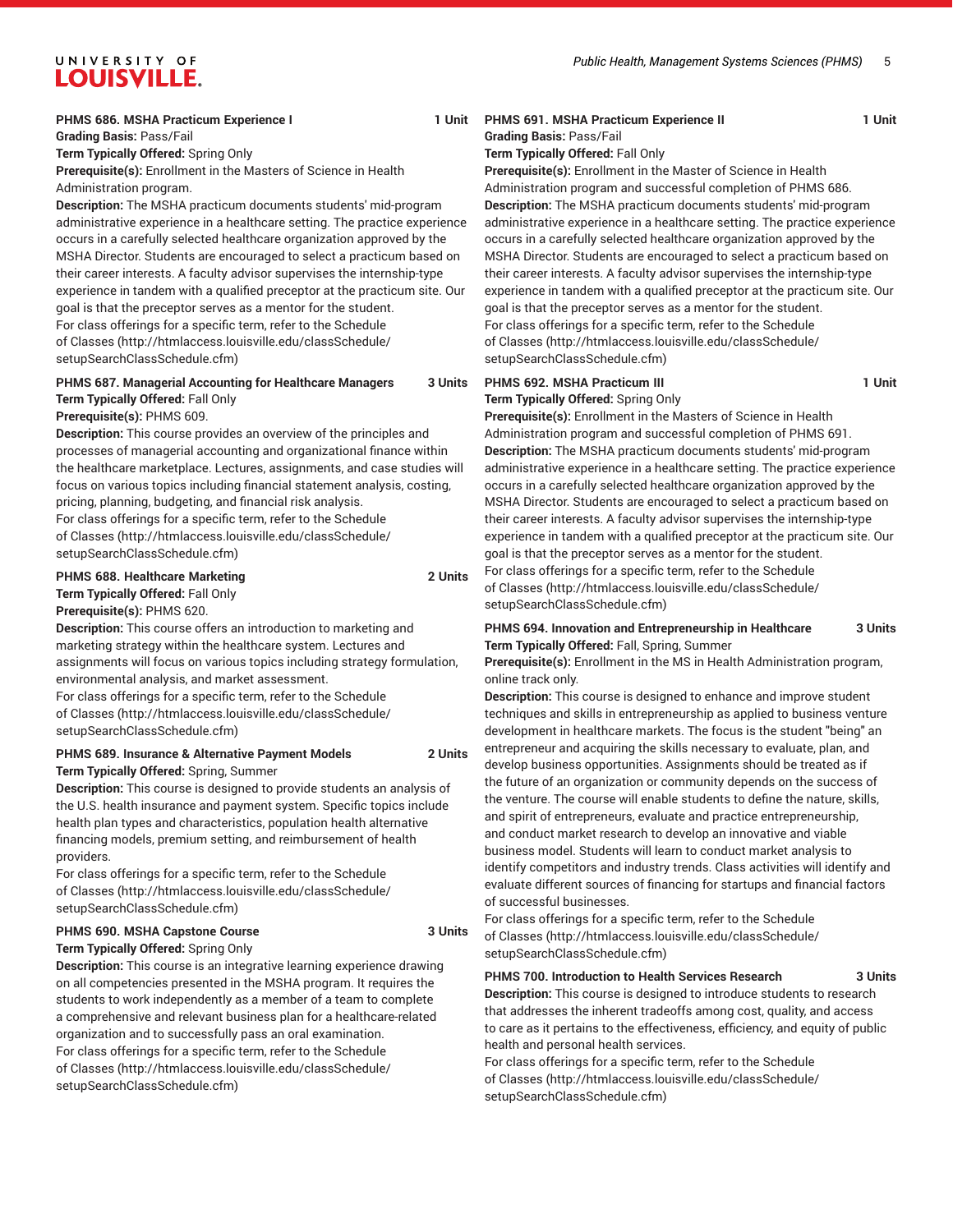#### **PHMS 703. Evolutionary Forces in Public Health 3 Units**

**Prerequisite(s):** Enrollment in the School of Public Health and Information Sciences PhD in Health Sciences program.

**Description:** This seminar is designed to orient first-semester PhD students to the field of Public Health. It will touch on a broad range of topics that encompass the knowledge base and skill set that students need for a comprehensive understanding of issues facing the Public Health field today.

For class offerings for a specific term, refer to the [Schedule](http://htmlaccess.louisville.edu/classSchedule/setupSearchClassSchedule.cfm) [of Classes \(http://htmlaccess.louisville.edu/classSchedule/](http://htmlaccess.louisville.edu/classSchedule/setupSearchClassSchedule.cfm) [setupSearchClassSchedule.cfm\)](http://htmlaccess.louisville.edu/classSchedule/setupSearchClassSchedule.cfm)

#### PHMS 704. Health Impact Assessment 3 Units

**Prerequisite(s):** Enrollment in the School of Public Health and Information Sciences.

**Description:** This course is designed to provide students with the necessary skills to assess the need for an HIA, develop and conduct an HIA, and evaluate the results for reporting purposes. Additionally, this course will explore how policy is affected and how politics play a part in determining the need and strategies involved in the conduct of an HIA. For class offerings for a specific term, refer to the [Schedule](http://htmlaccess.louisville.edu/classSchedule/setupSearchClassSchedule.cfm) [of Classes \(http://htmlaccess.louisville.edu/classSchedule/](http://htmlaccess.louisville.edu/classSchedule/setupSearchClassSchedule.cfm) [setupSearchClassSchedule.cfm\)](http://htmlaccess.louisville.edu/classSchedule/setupSearchClassSchedule.cfm)

#### **PHMS 708. Population Health and Health Disparities 3 Units Term Typically Offered:** Fall Odd Years

**Prerequisite(s):** Enrollment in the PhD in Public Health Sciences Specialization in Health Management and Policy program at the School of Public Health and Information Sciences.

**Description:** This course examines the social determinants of health within the context of population health, including conceptual models and policy approaches that are designed to lessen the negative impact of health disparities that are attributed to these factors, and to improve the health-related quality of life (HRQL) assessments among community residents and their families, peers and social groups.

For class offerings for a specific term, refer to the [Schedule](http://htmlaccess.louisville.edu/classSchedule/setupSearchClassSchedule.cfm) [of Classes \(http://htmlaccess.louisville.edu/classSchedule/](http://htmlaccess.louisville.edu/classSchedule/setupSearchClassSchedule.cfm) [setupSearchClassSchedule.cfm\)](http://htmlaccess.louisville.edu/classSchedule/setupSearchClassSchedule.cfm)

#### **PHMS 710. Advanced Health Policy and Analysis 3 Units**

**Term Typically Offered:** Spring Only

**Description:** This course is designed to introduce students to health policy, mechanisms through which policy is made at the state and federal level, and strategies for health policy analysis.

For class offerings for a specific term, refer to the [Schedule](http://htmlaccess.louisville.edu/classSchedule/setupSearchClassSchedule.cfm) [of Classes \(http://htmlaccess.louisville.edu/classSchedule/](http://htmlaccess.louisville.edu/classSchedule/setupSearchClassSchedule.cfm) [setupSearchClassSchedule.cfm\)](http://htmlaccess.louisville.edu/classSchedule/setupSearchClassSchedule.cfm)

#### **PHMS 715. Health Policy Research 3 Units**

**Description:** This course is designed to introduce students to research that aims to inform public policy and health organizations decisions related to the effectiveness, efficiency, and equity of public health, population health, and personal health services. For class offerings for a specific term, refer to the [Schedule](http://htmlaccess.louisville.edu/classSchedule/setupSearchClassSchedule.cfm) [of Classes \(http://htmlaccess.louisville.edu/classSchedule/](http://htmlaccess.louisville.edu/classSchedule/setupSearchClassSchedule.cfm)

[setupSearchClassSchedule.cfm\)](http://htmlaccess.louisville.edu/classSchedule/setupSearchClassSchedule.cfm)

#### **PHMS 720. Organizational Theory in Health Services Research 3 Units Term Typically Offered:** Spring Only

**Description:** The purpose of this course is to provide the health management doctoral student with a rigorous set of theoretical tools that they can use to examine and investigate how health organizations function.

For class offerings for a specific term, refer to the [Schedule](http://htmlaccess.louisville.edu/classSchedule/setupSearchClassSchedule.cfm) [of Classes](http://htmlaccess.louisville.edu/classSchedule/setupSearchClassSchedule.cfm) ([http://htmlaccess.louisville.edu/classSchedule/](http://htmlaccess.louisville.edu/classSchedule/setupSearchClassSchedule.cfm) [setupSearchClassSchedule.cfm\)](http://htmlaccess.louisville.edu/classSchedule/setupSearchClassSchedule.cfm)

#### **PHMS 725. Economic Evaluation in Health Care 3 Units Term Typically Offered:** Fall Only

**Description:** Principles, models and practical methods for the economic evaluation of health care services with an emphasis on medical devices. For class offerings for a specific term, refer to the [Schedule](http://htmlaccess.louisville.edu/classSchedule/setupSearchClassSchedule.cfm) [of Classes](http://htmlaccess.louisville.edu/classSchedule/setupSearchClassSchedule.cfm) ([http://htmlaccess.louisville.edu/classSchedule/](http://htmlaccess.louisville.edu/classSchedule/setupSearchClassSchedule.cfm) [setupSearchClassSchedule.cfm\)](http://htmlaccess.louisville.edu/classSchedule/setupSearchClassSchedule.cfm)

#### **PHMS 740. Microeconomic Theory 3 Units Term Typically Offered:** Spring Only

**Description:** This course is designed to introduce HMSS policy research doctoral students to the core principles of microeconomic theory, specifically as it relates to health policy-making and health care delivery. For class offerings for a specific term, refer to the [Schedule](http://htmlaccess.louisville.edu/classSchedule/setupSearchClassSchedule.cfm) [of Classes](http://htmlaccess.louisville.edu/classSchedule/setupSearchClassSchedule.cfm) ([http://htmlaccess.louisville.edu/classSchedule/](http://htmlaccess.louisville.edu/classSchedule/setupSearchClassSchedule.cfm) [setupSearchClassSchedule.cfm\)](http://htmlaccess.louisville.edu/classSchedule/setupSearchClassSchedule.cfm)

#### **PHMS 751. Seminar I in Public Health Management 1 Unit Term Typically Offered:** Fall Only

**Prerequisite(s):** Enrollment in the School of Public Health and Information Sciences PhD in Public Health Sciences program with specialization in Health Management and Policy.

**Description:** Doctoral students engage with faculty to discuss and review significant literature related to major influential factors impacting the context of doctoral careers in public health management and to develop a final paper on a topic related to specific aspects of the profession, research, and the creation of new knowledge within public health management. Students will also develop effective oral presentations of these topics.

For class offerings for a specific term, refer to the [Schedule](http://htmlaccess.louisville.edu/classSchedule/setupSearchClassSchedule.cfm) [of Classes](http://htmlaccess.louisville.edu/classSchedule/setupSearchClassSchedule.cfm) ([http://htmlaccess.louisville.edu/classSchedule/](http://htmlaccess.louisville.edu/classSchedule/setupSearchClassSchedule.cfm) [setupSearchClassSchedule.cfm\)](http://htmlaccess.louisville.edu/classSchedule/setupSearchClassSchedule.cfm)

PHMS 752. Seminar II in Public Health Management 1 Unit **Term Typically Offered:** Spring Odd Years

**Prerequisite(s):** Enrollment in the School of Public Health and Information Sciences PhD in Public Health Sciences program with specialization in Health Management and Policy.

**Description:** Doctoral students engage with faculty to discuss and review significant literature related to major influential factors impacting the context of doctoral careers in public health management and to develop a final paper on a topic related to specific aspects of the profession, research, and the creation of new knowledge within public health management. Students will also develop effective oral presentations of these topics.